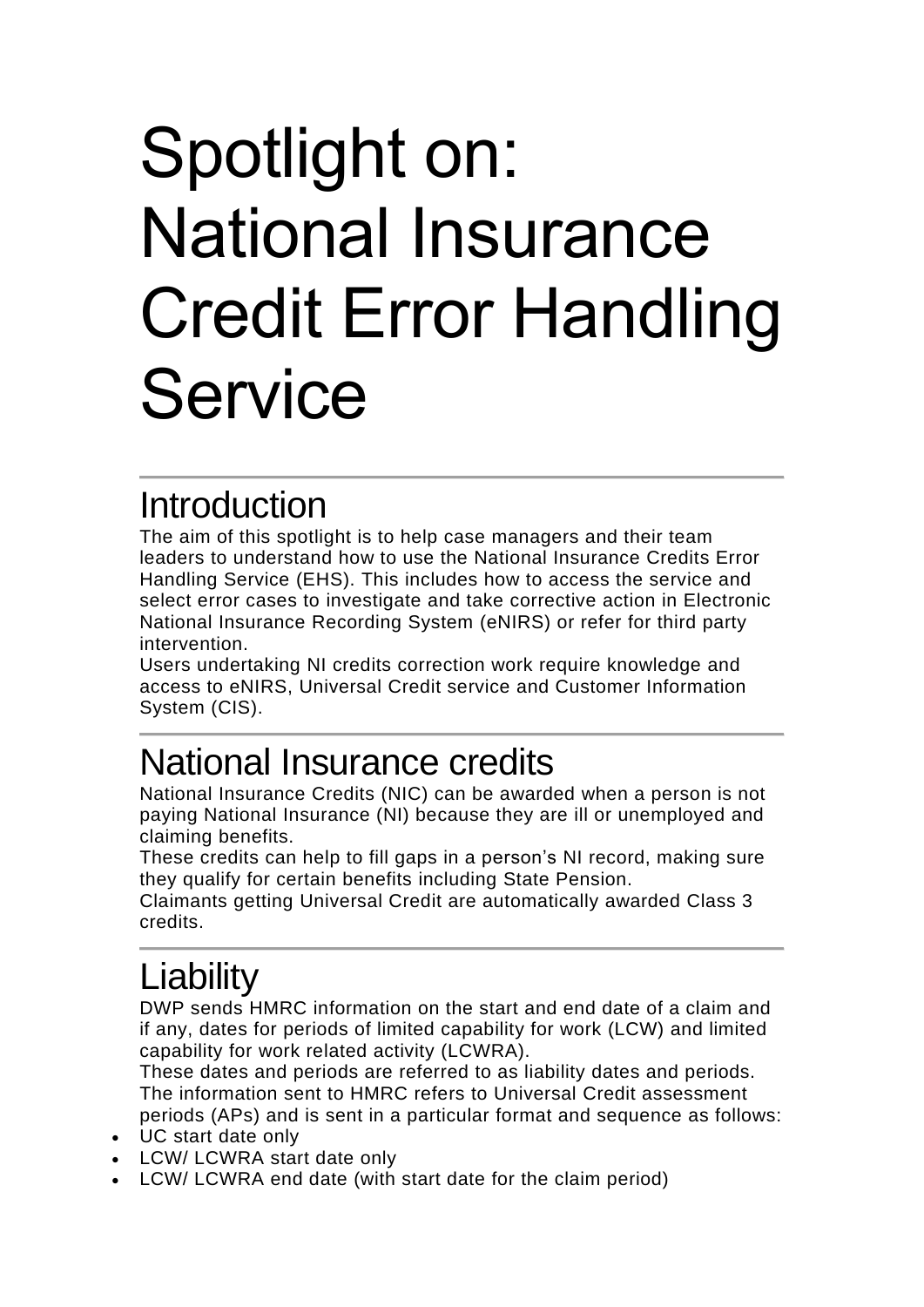• UC end date (with start date for the claim period)

**Note:** the 3-month relevant period does not apply to periods of LCW/LCWRA.

Any period of LCW/LCWRA must sit within or be equal to a Universal Credit claim period otherwise it will error and cannot by be processed by HMRC.

Claimants may have a number of these liability types, UC or LCW/LCWRA recorded within a tax year.

## National Insurance Credit service

The NIC service collects the UC and/or LCW/LCWRA dates as a batch period, generally for a tax year.

HMRC compares this information with the information they hold for the claimants National Insurance contributions and either send back to DWP:

- a success message confirming the transaction is complete; or
- an error message advising the transaction has been rejected with a reason why.

Liability dates that have been successfully processed are visible in eNIRS.

Error cases that need correction are made available to users via the NIC **FHS** 

The error cases must be investigated to understand the problem and to correct the conflicting information. They often relate to liability dates being processed in the wrong order or liability periods of the same liability type UC or LCW/ LCWRA overlapping each other.

Where liability dates in a sequence are rejected by HMRC, then subsequent liabilities in the sequence are blocked until the error case is fixed.

Once the error case is corrected and successfully processed, the next liability date in the sequence is sent to HMRC and is either processed successfully or errors.

The process is repeated until all liability dates in the sequence are successfully processed.

Dates on the error cases collected from the EHS are deemed correct.

#### National Insurance Credit Error Handling Service

Users working on the error cases are provided with a web link to access the EHS. You must be logged into Universal Credit on a different webpage for the web link to work.

When in EHS and on the landing page you are presented with 3 subpage tabs entitled:

- Select next case
- Search for a case
- Referred cases.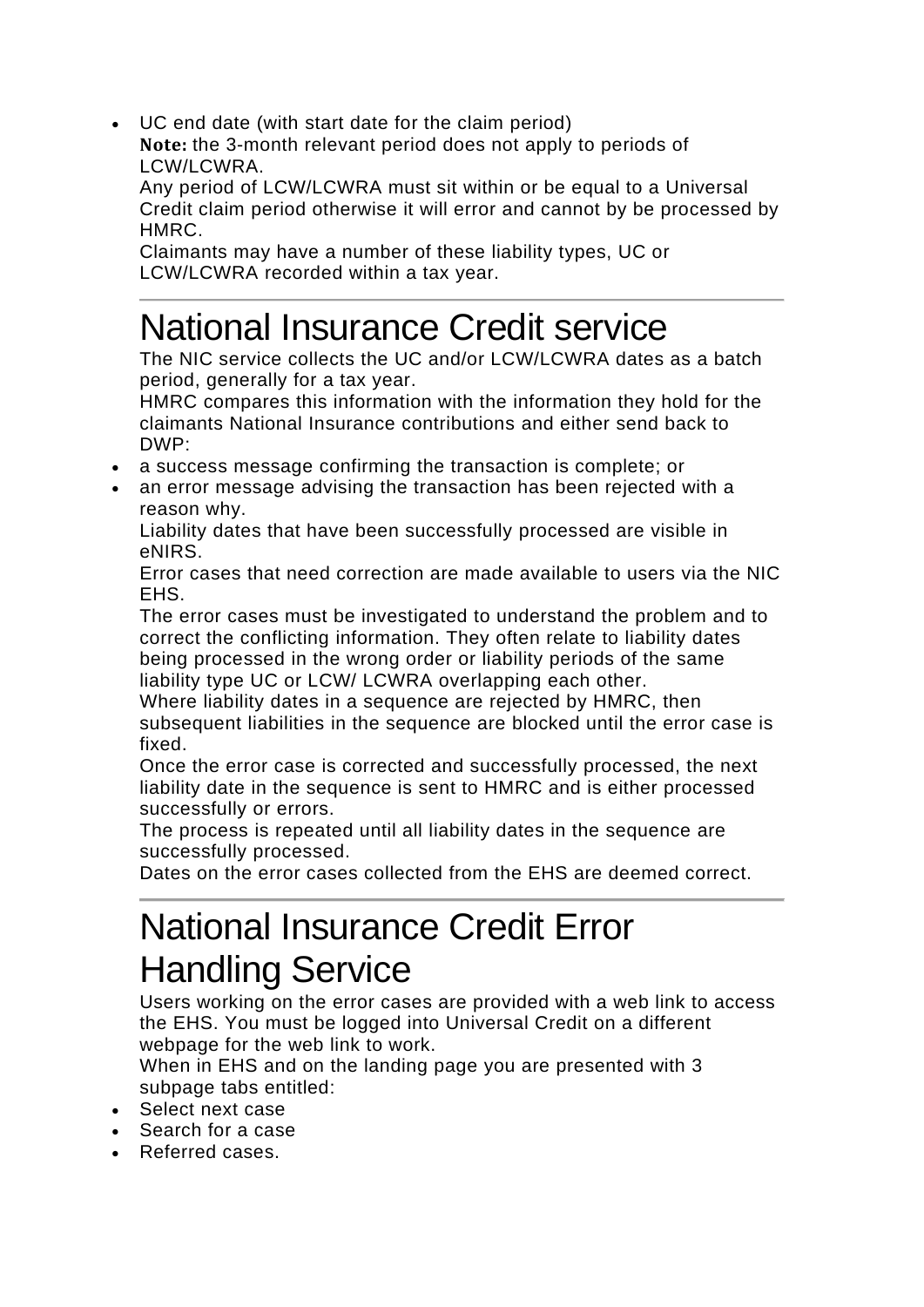The select next case page is selected as a default but you may switch between pages by selecting the required tab.

## Select next case

The select next case page gives access to the error cases that need investigating.

The dropdown list provides the option to select an error case at random from "**All error cases**" or choose a case from a list of available error types to action.

Select an error type and click "**work on next case**" to be directed to the error case details page.

When all cases of an error type have been actioned, that error type is removed from the drop-down list.

When all error cases have been actioned regardless of type, the dropdown list is removed and the message "**There are no new errors to fix**" is displayed.

## Error case details page

Details of the case are displayed down the left hand side of the page as follows:

- Claimant name
- Claimant ID
- NINO
- Date of birth
- Liability start date:
- Liability end date: provided only if the error case is an end liability
- Liability type: UC or LCW/ LCWRA.

There are also two subpages the user can select, the overview page and the history page.

Between them, these subpages provide details of the error, guidance and support on how to fix the error, and a process to record the outcome.

## Overview page

The overview page also provides the following information:

- Hint text: provided when the claimant has multiple claimant IDs
- Reason for error: description of the error type
- How to fix this error: scenarios with guidance on how to fix that error type

When the overview page displays hint text stating "The claimant has multiple claimant IDs" the user is prompted to use the History page. The following are examples of liability date errors and the action to take:

1. The error case is a start date, and HMRC already hold an open start date from an earlier claim period, visible in eNIRS. HMRC will not accept the error case start date until the earlier claim period is closed with an end date.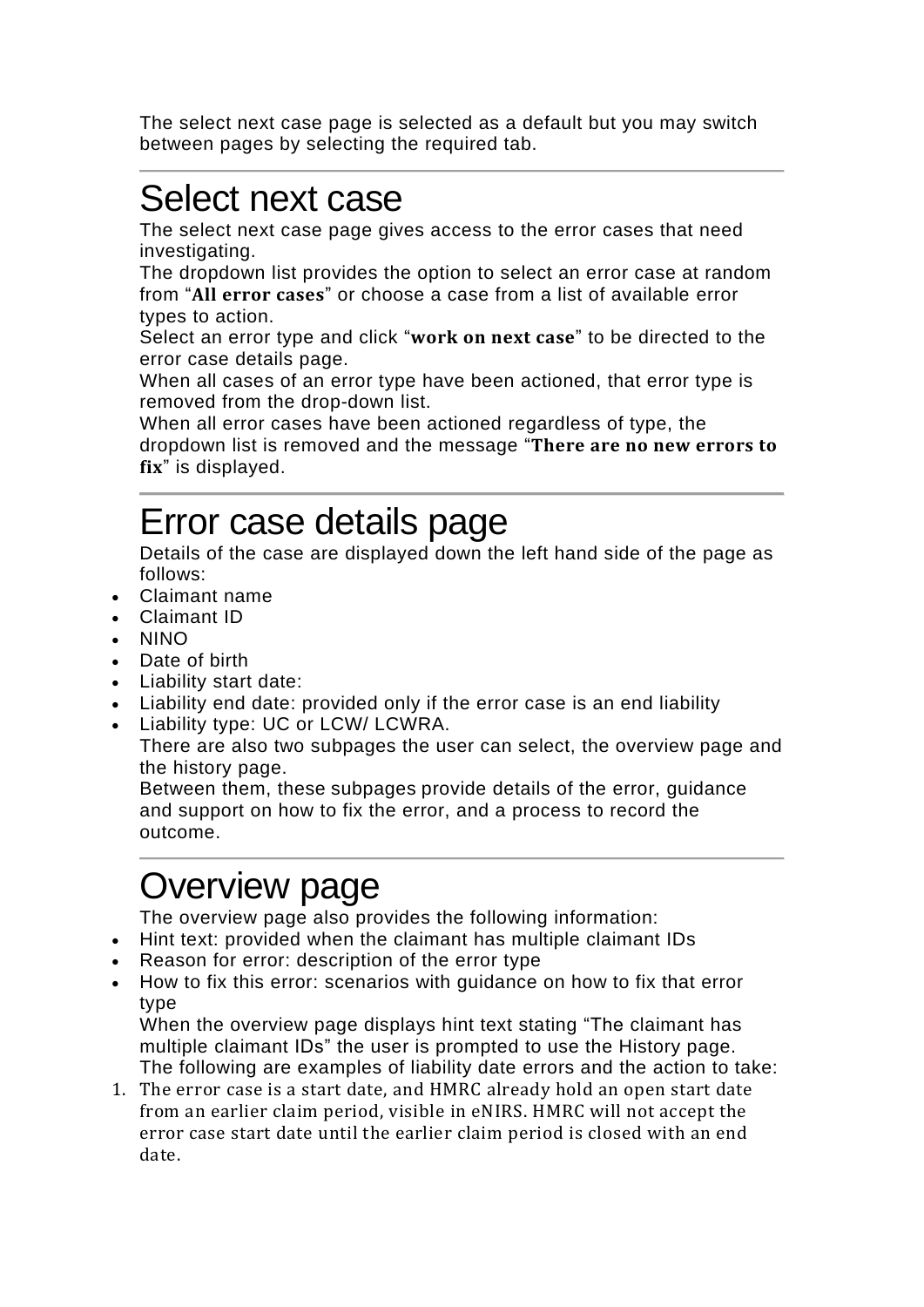The fix is to identify in UCFS or CIS when the earlier period finished and manually enter the end date in eNIRs. The end of the earlier claim period must not overlap with the start of the error case claim period. If it does, the end date of the earlier claim period should be amended to the day before the error case start date.

This allows the error case start date to be resent to HMRC for successful processing.

2. The error case is an end date and the last date processed by HMRC was an end date, visible in eNIRS. HMRC will not accept the error case end date until a corresponding start date has been entered for the error case claim period.

The fix is to manually input the start date of the error case end liability in eNIRS. The start date can be found in the error case details page. Liability periods cannot overlap, so the earlier dates already held in eNIRS may need to be changed or deleted to accommodate the error case start date and end date. This allows the error case end date to be resent to HMRC for

successful processing.

## History Page

The claimant may have multiple claim periods within a claimant ID and multiple claimant IDs within a tax year.

Each claimant ID and the sequences within that ID need to be fixed independently of the other claimant IDs. This means that the EHS may hold more than one error case for the same claimant.

Multiple error cases for the same claimant are not made available for selection in date order. To help users with this scenario the history page displays how the error cases sit within the claimant's sequence of liabilities.

The history page provides the:

- claimant IDs,
- Liability type (UC or LCW/ LCWRA)
- Liability start date
- Liability end date (provided only if the liability is an end date)
- Status of the liability date
- Error description (only populated if that liability date has been rejected by HMRC).

The user should aim to fix the error cases in the history page in date order, earliest first. A link is available against each error case so the user can select the error case they want to action first.

The status of an error case is displayed in the History page as follows:

- Completed: successfully processed
- Error: rejected by HMRC and awaiting action by DWP user
- Referred: requires intervention by a third party
- Blocked: cannot be sent to HMRC for processing until a previous liability date in the sequence is fixed or the need to hold certain liabilities back is removed.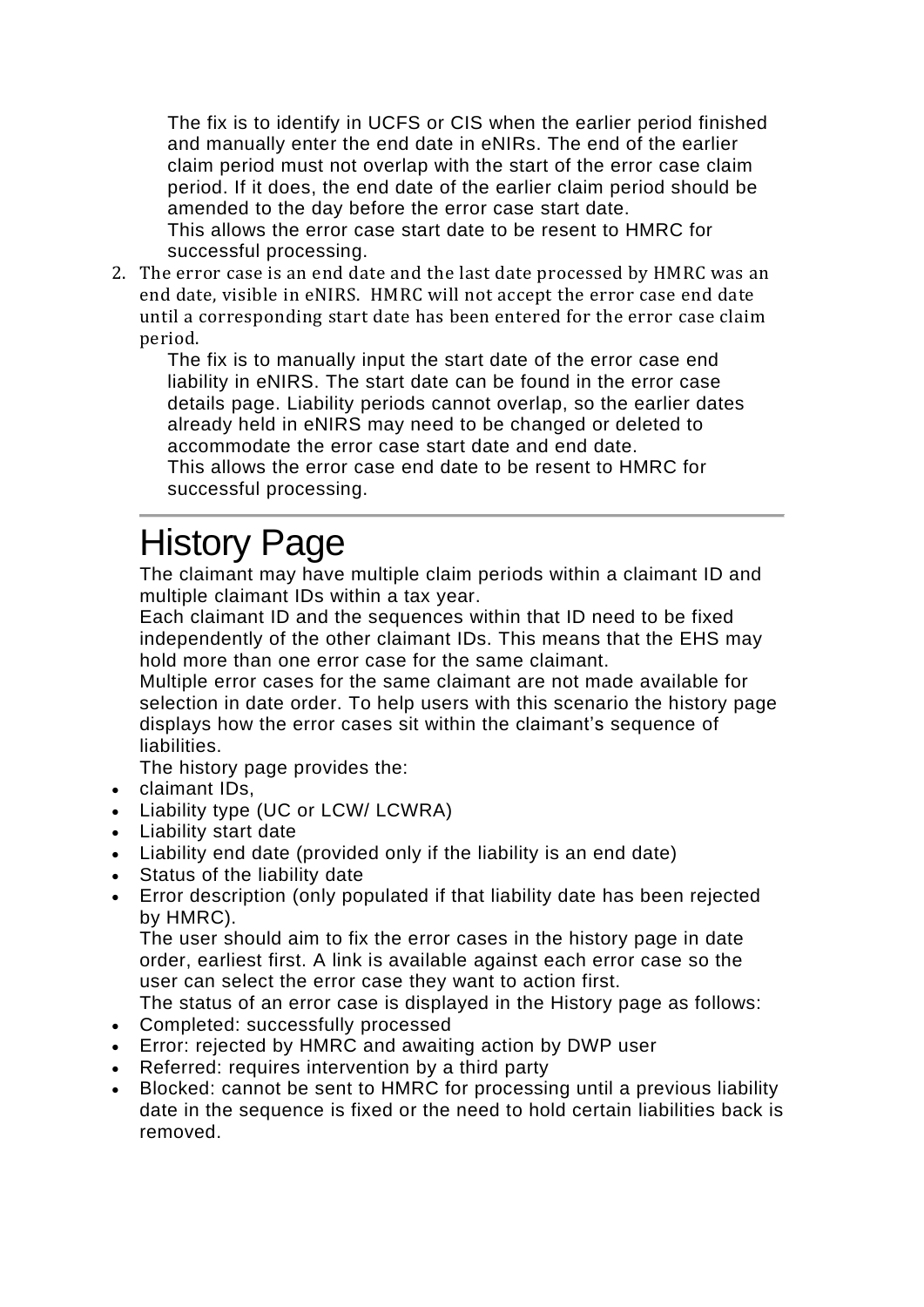When the error case is actioned and resent to HMRC, the status changes from Error or Referred to either Complete or Error again, if not fixed correctly.

The next liability in the sequence is then automatically sent to HMRC and processed.

#### Recording your action

When the investigation is complete the outcome is recorded. The user selects one of the following in response to the question: **Are you able to fix this error now?**

- Yes the information has been amended in eNIRS and resent to HMRC
- No, I'm referring this case the error case cannot be fixed and needs intervention by a third party
- Action is not required the claimant is not entitled to NI Credits or the liability dates have been entered manually into eNIRS and don't need to be resent to HMRC

When "No, I'm referring the case", is selected the user is asked: "Where are you referring the case?"

One of the following needs to be selected:

- DWP initial triage by the operational centre, national, single point of contact (SPOC).
- HMRC referred back to HMRC, as issues exist with the HMRC account
- Service Support triage has determined a system issue that requires investigation/ resolution An optional notes box is available to add details of why the error case could not be completed and why it was referred. Select **Done** and the:
- actioned error case is processed.
- referred case is added to the referral list page; and
- notes are saved Notes entered on a referred case are displayed at the top of the Overview page.

#### Referred cases

Cases that are referred cases need intervention by a third party before the error can be fixed. The following details of a referred case are contained in a list:

- National Insurance number
- Date referred
- Action link: View case history.

The list is ordered by '**Date referred**'. By default, this is most recent date at the top, oldest date at the bottom. A Sort function allows the order of the list to be reversed.

When a NINO has multiple referred cases, they are listed together in the same row with the most recent date at the top of the row and oldest date at the bottom.